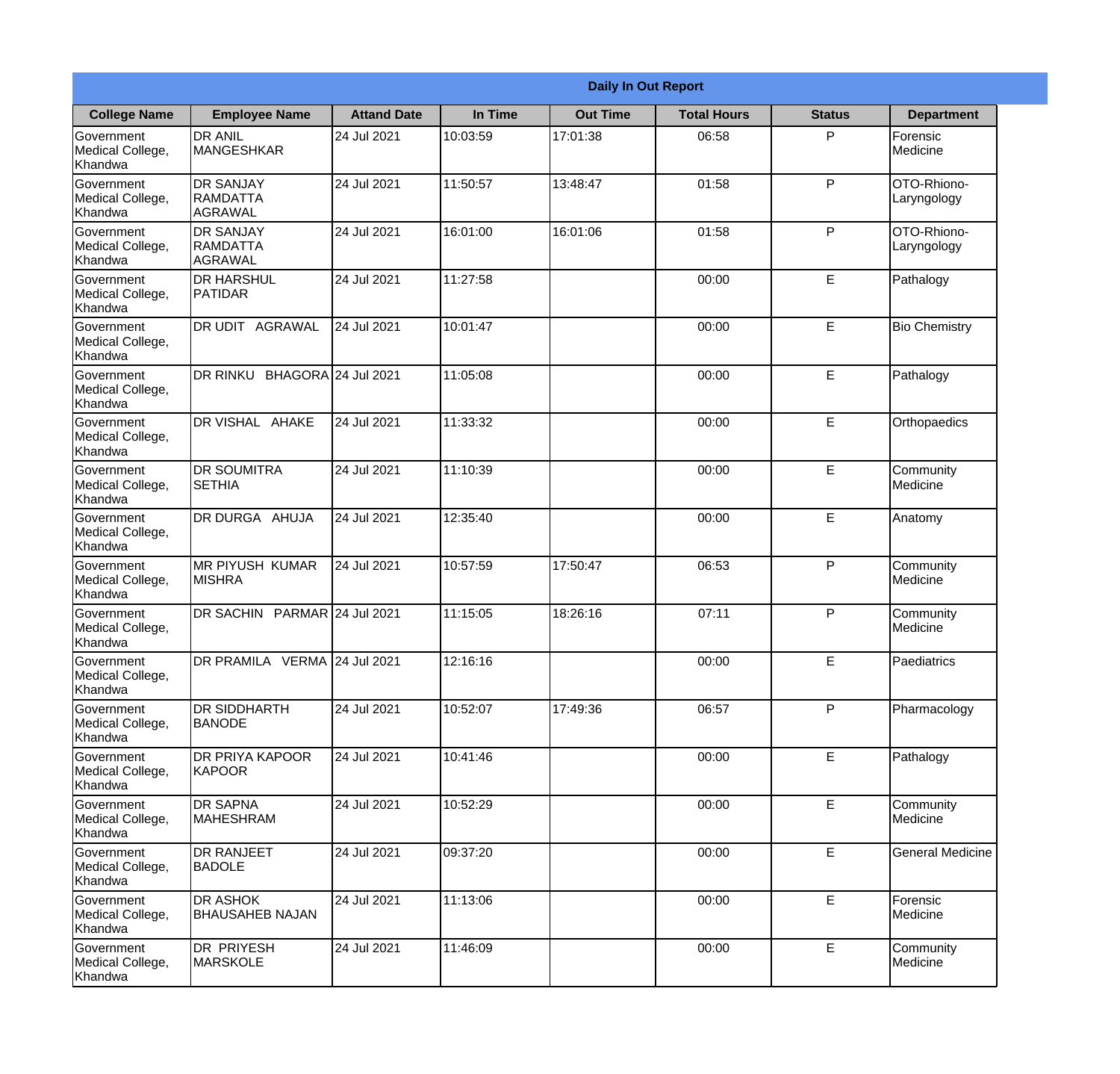| <b>Designation</b>                  | <b>Category</b> |
|-------------------------------------|-----------------|
| <b>Assistant Professor</b>          | Para Clinical   |
| Professor                           | Clinical        |
| Professor                           | Clinical        |
| Assistant Professor                 | Para Clinical   |
| Associate Professor Non Clinical    |                 |
| Assistant Professor   Para Clinical |                 |
| Assistant Professor   Clinical      |                 |
| Assistant Professor   Para Clinical |                 |
| Demonstrator/Tutor   Non Clinical   |                 |
| Statistician                        | Para Clinical   |
| <b>Assistant Professor</b>          | Para Clinical   |
| Professor                           | Clinical        |
| Associate Professor Para Clinical   |                 |
| Demonstrator/Tutor   Para Clinical  |                 |
| Associate Professor Para Clinical   |                 |
| <b>Assistant Professor</b>          | Clinical        |
| Associate Professor   Para Clinical |                 |
| Associate Professor   Para Clinical |                 |

## **Daily In Out Report**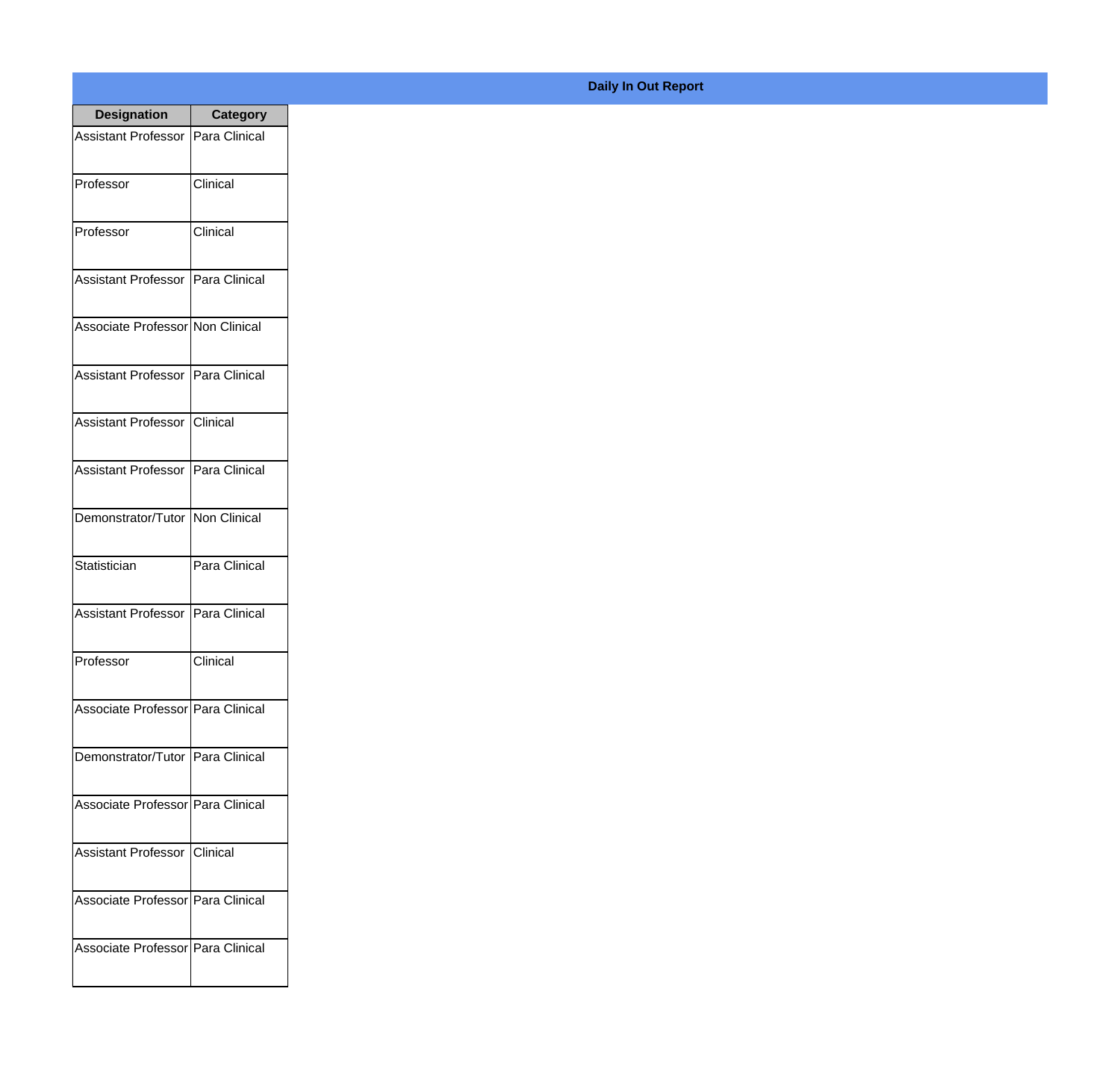|                                                  |                                           |                       | <b>Daily In Out Report</b> |          |       |   |                                    |
|--------------------------------------------------|-------------------------------------------|-----------------------|----------------------------|----------|-------|---|------------------------------------|
| Government<br>Medical College,<br>Khandwa        | <b>IDR SUNIL</b>                          | BAJOLIYA 124 Jul 2021 | 17:19:12                   |          | 00:00 | E | <b>IOTO-Rhiono-</b><br>Laryngology |
| Government<br>Medical College,<br>Khandwa        | <b>DR NISHA MANDLOI</b><br><b>IPANWAR</b> | 24 Jul 2021           | 16:41:25                   |          | 00:00 | E | Obstetrics &<br>Gynaecology        |
| <b>Sovernment</b><br>Medical College,<br>Khandwa | <b>IDR PURTI AGARWAL</b><br>ISAINI        | 24 Jul 2021           | 10:48:44                   |          | 00:00 | E | Pathalogy                          |
| Government<br>Medical College,<br>Khandwa        | <b>IDR YASHPAL RAY</b>                    | 24 Jul 2021           | 16:05:23                   |          | 00:00 | E | Anatomy                            |
| Government<br>Medical College,<br>Khandwa        | <b>WAGHMARE</b><br>IRENU                  | 24 Jul 2021           | 111:54:18                  | 16:42:53 | 04:48 | P | Community<br>Medicine              |